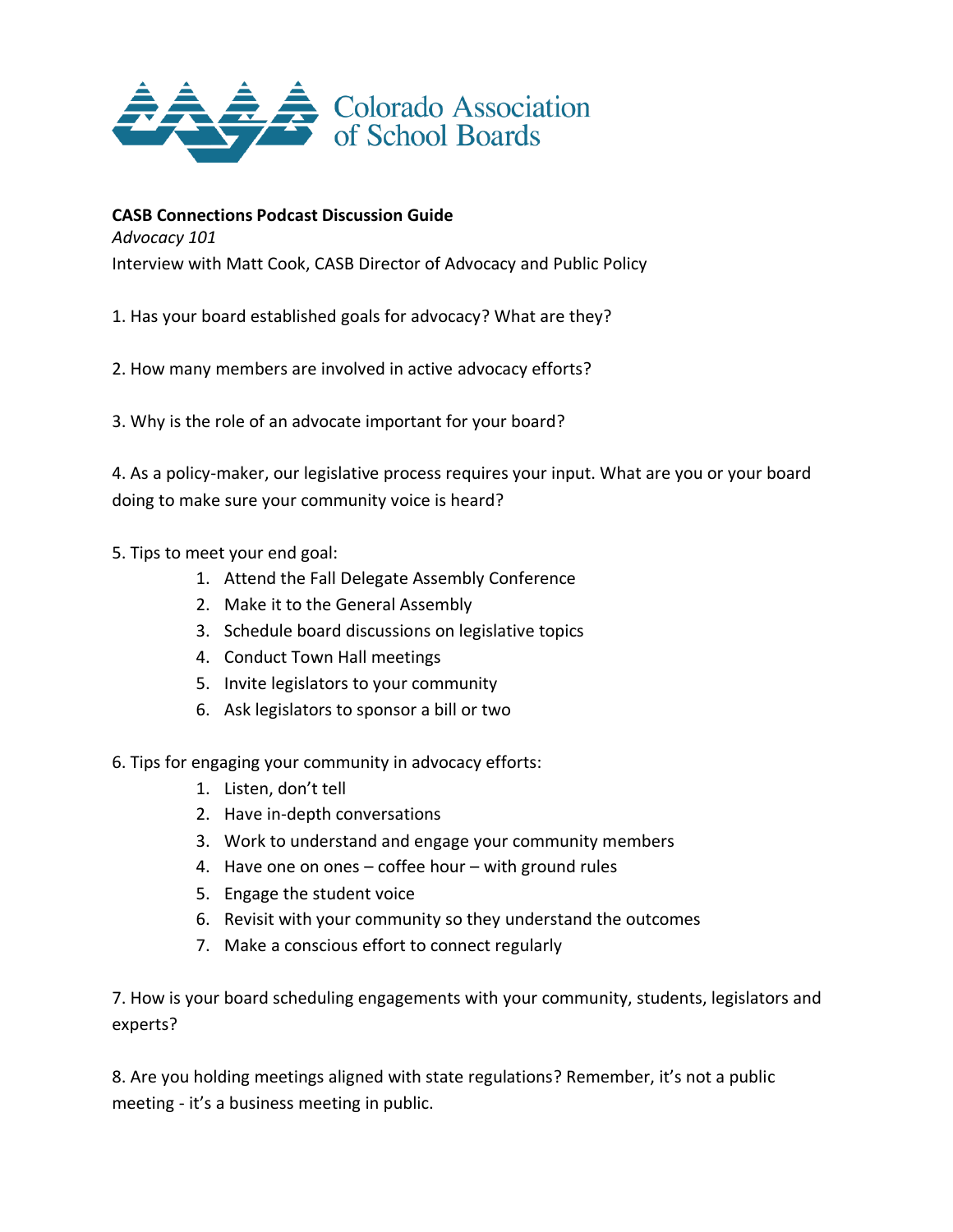- 9. How is your board using the 4 C's?
	- 1. Click research your legislators
	- 2. Connect with them via email and phone calls
	- 3. Coffee meet them for coffee
	- 4. Continuation follow up with them
- 10. Matt's sandwich approach to meeting with legislators:

Good things to share on top Concerns in the middle Positive ideas/story on the bottom

11. How often does your board make it to the state capitol?

## 12. Other organizations to partner with:

- 1. CASB Federal Relations Network, DC trips every year, resources
- 2. NSBA break down on complex issues
- 3. CASE great lobby core
- 4. Colorado Children's Campaign
- 5. CEA
- 6. Colorado Rural Schools Alliance
- 7. Ed reform groups
- 8. Parent groups
- 9. Social groups
- 10. A+ Colorado
- 11. Donnell-Kay Foundation
- 12. Great Schools Thriving Communities
- 13. The role of Testimony and the School Board is important.
	- 1. Bills are heard in front of a committee
	- 2. Public testimony is required
	- 3. Three minutes
	- 4. Possible questions from the committee
	- 5. CASB will help with preparation, talking points, background information and more
	- 6. You are viewed as the expert
- 14. Federal Relations Network
	- 1. There are seven congressional districts in Colorado